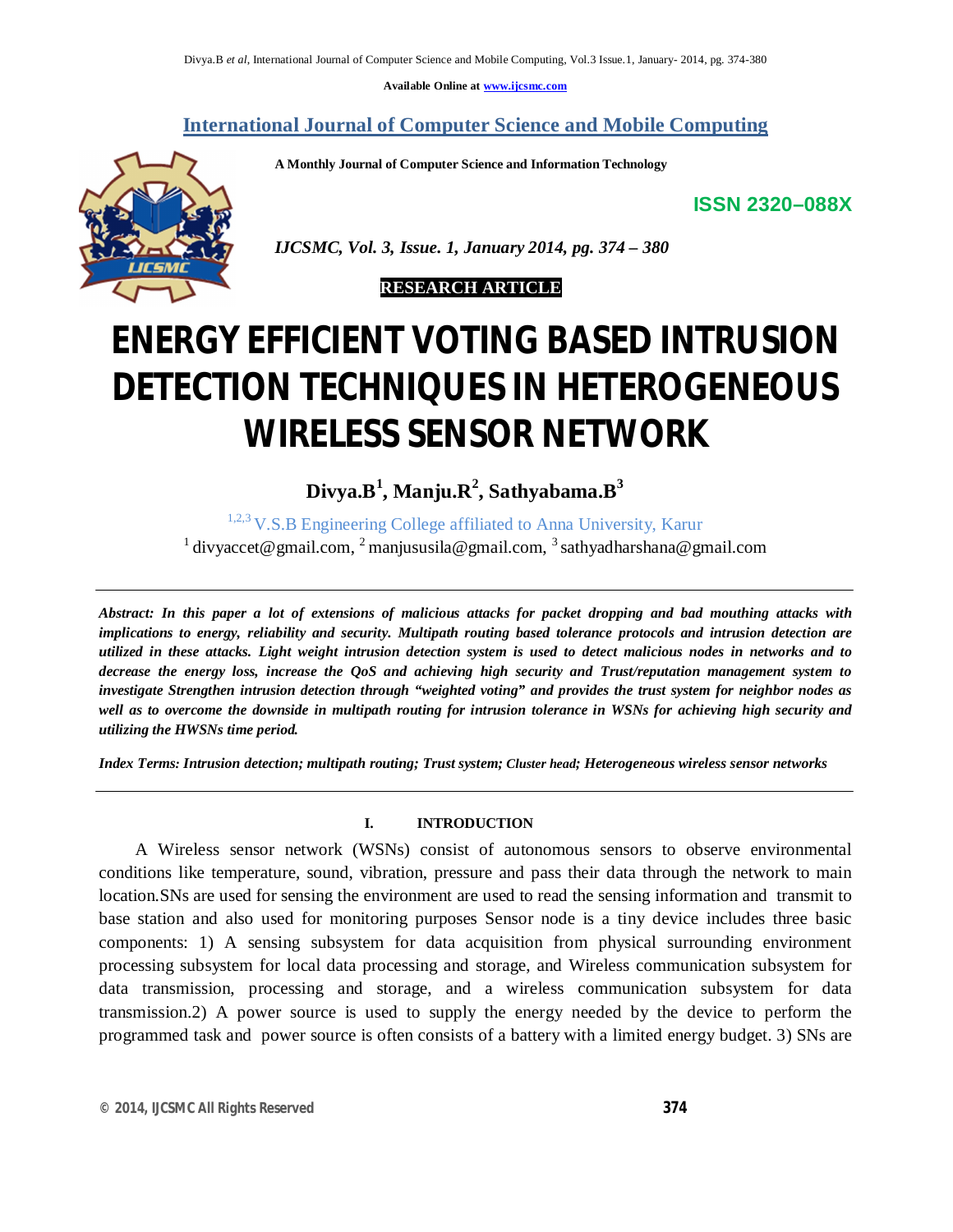battery-powered devices, the critical aspect to face concern how to reduce the consumption of energy for all nodes, so that the lifetime of network can be extended to a reasonable timesbudget.3) SNs are batterypowered devices, the critical aspect to face concern how to reduce the consumption of energy for all nodes, so that the lifetime of network can be extended to a reasonable times.

 The tradeoff Performance of both energy consumption and QoS gain in both security and reliability to maximize the system lifetime and also uses the multipath routing to tolerate intrusion detection process where decision is based on a majority voting of monitoring nodes and considering energy being consumed for intrusion detection. Both cluster head (CHs) and sensor nodes (SNs) can be compromised for lifetime maximization. The basic idea is that heterogeneous wireless sensor network (HWSNs) nodes having wireless link with dissimilar communication range, sensing range, densities and capabilities. It Increases the network lifetime and reliability and energy also achieved.

 Intrusion detection system (IDS) is used to detect malicious nodes. Two problems will arise:1)what paths to use and 2) how many paths to use and to overcome this problem multipath routing is used, is a routing technique of using multiple alternative paths through a network. Trust based systems are used to tackle the "what path to use" problem and here trust based intrusion detection observe the existence of optimal trust threshold for minimizing both false positive and false negative. and is used to identify the best trust formation model as well as drop dead trust is the best application level threshold under which a node is considered misbehaving to optimize the application performance in false alarm probability.

 Light Weight Intrusion Detection System is used to detect malicious nodes in the networks instead of intrusion detection system. The rest of the paper organized as follows. In Section II discuss about related work and contrast with existing work .In Section III is about Architecture model with process of SNs and CHs .In Section III discussed about modules .In Section IV is about Algorithms for Light weight intrusion detection system for activating monitor nodes and its global detection. Finally in Section V is about conclusion and future work.

#### **II. RELATED WORK**

 Over the past few years, several protocols exploring the tradeoff Performance of energy consumption and QoS are used to maximize the system lifetime in HWSNs.In [2] ,Sensor nodes are divided into several groups whose total energies are same, it is not only extends the network lifetime but also applicable to the multilevel heterogeneous wireless sensor networks. In[4],Intrusion detection problem should be detected by intrusion detection system(IDS) to WSNs security infrastructure and it can detects unsafe activities and unauthorized login/access, when attacks occurred means it can notifies by different warnings and operates required actions. In[3],WSNs have limited power, more efficient energy is needed to maximize the network lifetime here multipath routing is used instead of single path routing because it uses the same optimal path again and again cause certain nodes to deplete their energy and cause network partition. Multipath routing is used to tackle network partition and decreasing message overhead and helps to improve the network lifetime.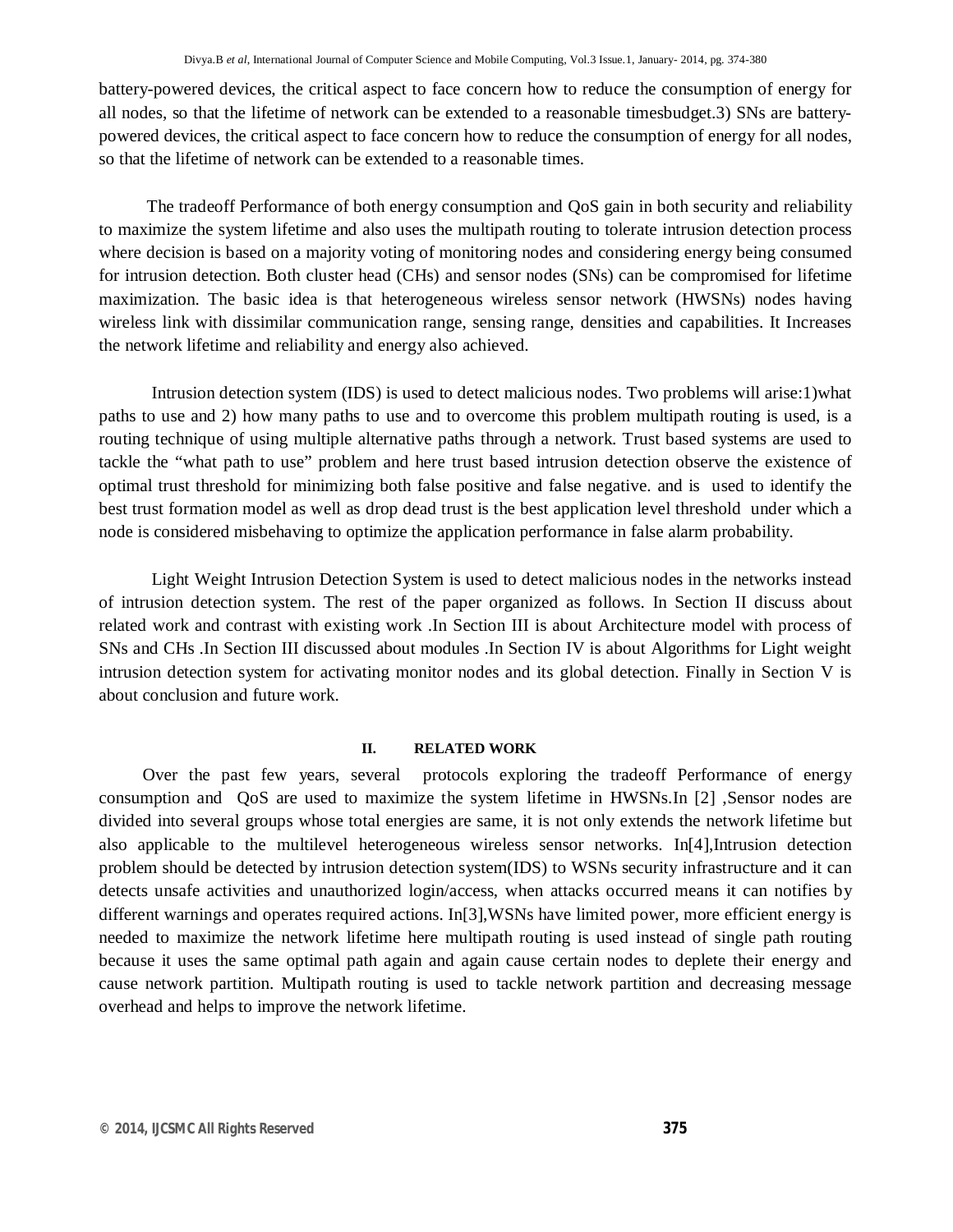Black hole is one of the most malicious attacks that target sensors routing protocols and to protect sensor network from black hole attacks by hierarchical energy efficient intrusion detection system [8].In [9], Green firewall used to protect WSNs against attacks in networks with less energy consumption and it isolate the intruder in WSns with less energy consumption. In [10], Security methods effectively detect attacks occur simultaneously in sensor networks here 4 types of keys: 1) A new individual key set 2) A pair wise key 3) A new cluster key and 4) A group key are used to enhance the energy consumption in sensor network and maintain detection power when an false data injection attack (FDIA) and false hello flood attack (FHFA) occur at same time.

 Aggregation is a process ,which is applied to set of data, results in an output that is an improved representation of input and improvements are suggested in form of accuracy, completeness, relevance, reliability, energy conservation and efficiency and this technique used in distributed manner to improve lifetime and energy conservation of WSNs. In senor networks, input may comprise of data sensed by one sensor collected over a period also called temporal aggregation or form a no of sensors of same or different dimensionalities also called as spatial aggregation [11].Detection algorithms for WSNs detects collision attack based on the packet flow rate to base station node in the network. To protect WSNs and privacy of users collision attacks are used to consume the short power energy and it is difficult to detect it [12].

 Trust management consists of heterogeneous sensor networks with different energy levels and different degrees of malicious(or) selfish behaviors in which SN adjust its behavior with clustered WSNs.CH consuming more energy than SNs on the other hand, selfish node consumes less energy than unselfish node and various attacks are performed by compromised SNs.Considering hierarchical trust management protocol is resilient to various attacks such as black hole attacks, slandering attacks, good mouthing attack recommending a bad node as a good node and bad mouthing attacks recommending a bad node as a good node in trust based routing applications[5].In [6],to measure level of trust among Intrusion detection systems (IDSes) in drichlet based trust management. Each IDSes to manage their trustworthiness base on acquaintances.

 Trust based sensor nodes and data aggregators based on secure reliable data aggregation protocol called SELDA and sensor nodes exchange their trust levels with neighbor nodes to form a web of trust that allows them to determine secure and reliable paths to data aggregator(S) over one or more secure paths and data aggregator weight based on trust levels of sender nodes during data aggregation [7].

# **III. ARCHITECTURE MODEL**

The Architecture model (fig A) represents the working process of SNs and CHs to achieve the QoS, Energy and Security. The SNs node is to be created in the network for each and every SNs nodes clusters are to formed based on clusters select CHs for each and every clusters here CHs are able to communicate with another CHs and to know the location of SNs and vice versa.CHs only gives Query to the SNs based on time if the node not gives the query on time means CHs knows that Query fails i, e node is also to be considered as a bad node. To avoid this problem and to remove the malicious node in the network voting distributed algorithm are used. Intruder can attack the system means energy should not be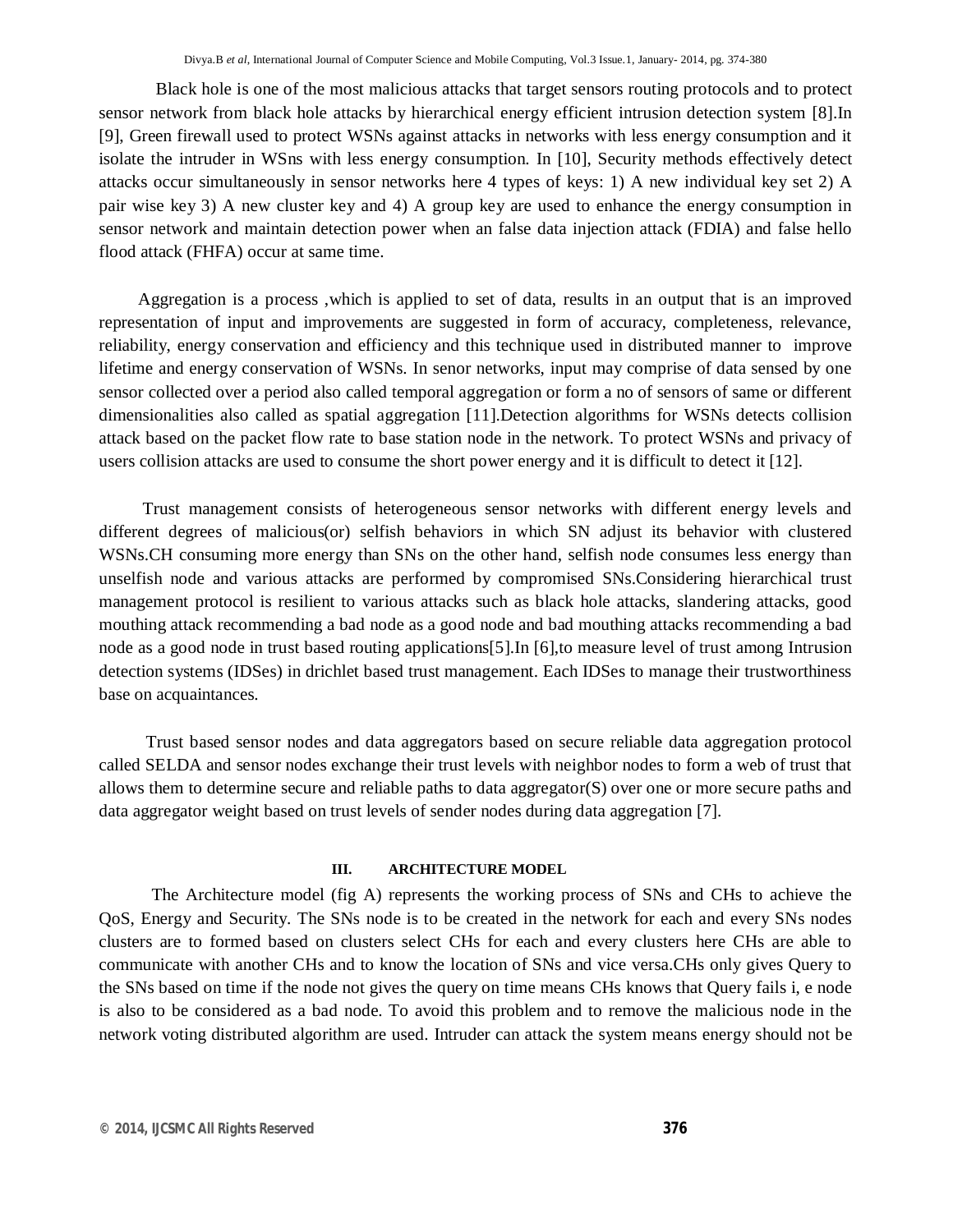efficient to achieve. The main aim is that to decrease the energy loss in networks and to increase the QoS.Trust systems are used to detect whether node is good node or bad node and pair wise key is used between both CHs and SNs to achieve high security.



Figure: A. Architecture design

#### *B. Network Formation*

 The dynamic network formation is based on node creation and node connection in WSNs. Node creation is based on set of node deployment and node deployment is based on number of nodes creation, here the source and destination are selected. Finally data transmission is occurred between the sources to destination based on hop by hop routing.

#### *C .Cluster Formation*

Energy optimized cluster formation for a set of randomly scattered wireless sensors is presented. Within a cluster of sensors are expected to be communicating with CH only. The cluster head summarize and process sensor data from the clusters and maintain the link with base station. Clustering is driven by minimization of energy for all the sensors.

#### *D. Query Evaluation*

Queries can be issued anywhere in HWSN by user ,through a nearby CH.A CH which takes a query to process is called query processing center(PC) and source redundancy by which  $m_s$  SNs sensing a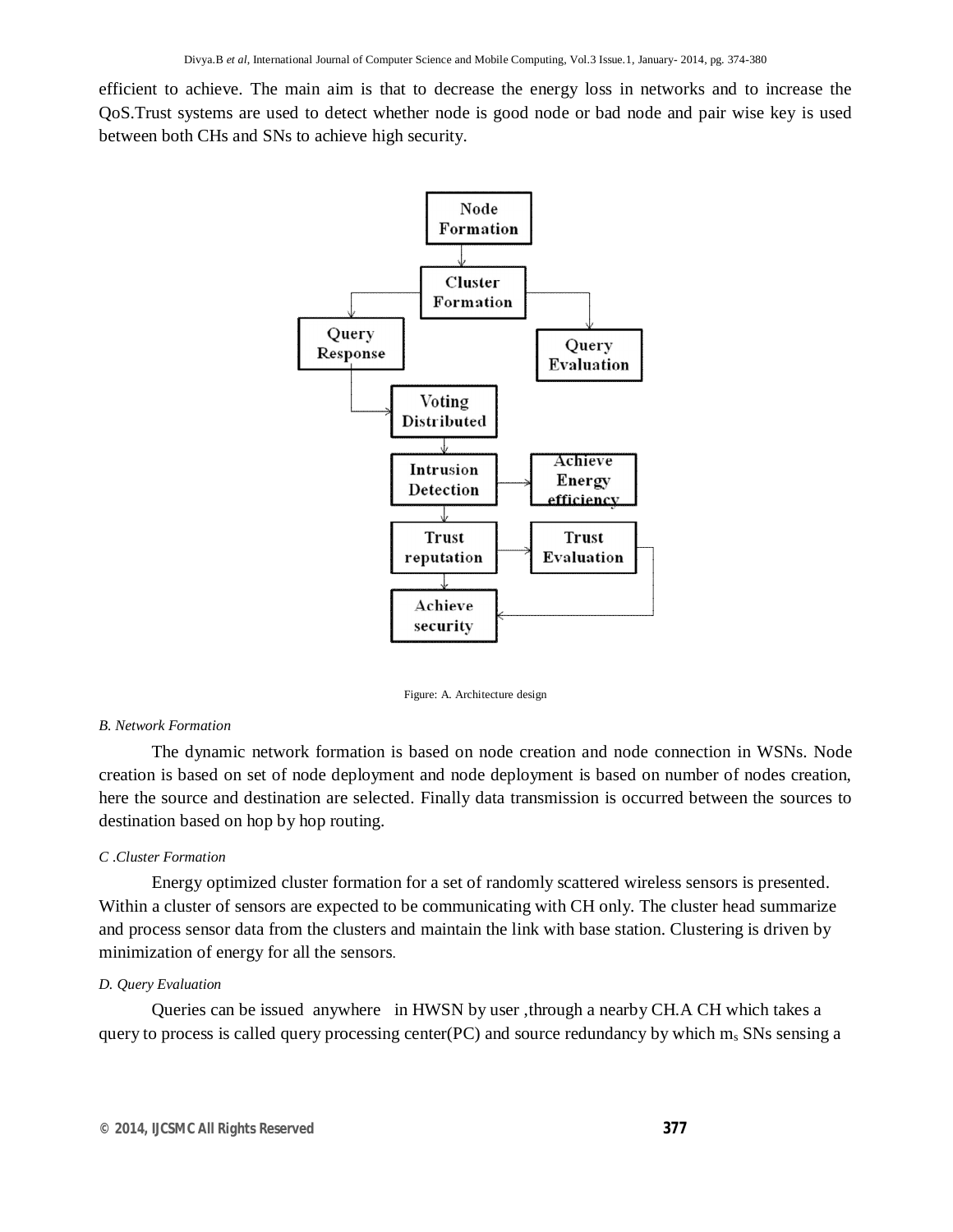physical phenomenon in the same feature zone are used to forward sensing data to their CH node. Path redundancy by which m paths are used to relay packets from the source CH to the PC through intermediate CHs.

## *E. Distributed Voting Mechanism*

Every CH also creates a pair wise key with every other CH thus a pair wise key exists for secure communication between nodes. To remove malicious nodes from the system a voting -based distributed IDS is applied periodically in every minute interval. A CH is being accessed its neighbor CHs, and a SN is being accessed by its neighbor SNs.In each interval, m neighbor nodes (at the CH or SN level) around a target node. Collecting the votes based on their host IDS results to collectively decide if the target node is still a good node.

### *F. Trust Evaluation*

Trust enables a subset of the nodes to evaluate the behavior of neighboring nodes and make decision about them. Trust values are usually obtained taking into considerations different parameters such as personal reference also known as direct trust and also getting recommendations from the neighboring nodes i.e. reference also known as indirect trust and these parameters provided us a better assessment of trustworthiness.

#### *G Assessment*

Performance of algorithm is evaluated by using graph representation. It shows that proposed framework is able to adopt to changes in time parameters values while other approaches cannot. The performance gap between the proposed framework and other approaches is at the high level compare to other approaches .It provides better flexibility in the query processing center.

## **1V. ALGORITHMS FOR LIGHT WEIGHT INTRUSION DETECTION SYSTEM**

The objective of Light weight intrusion detection System can easily be deployed in any node of a network, with minimal disruptions to operations. Easily be configured by system administrators who need to implement a specific security solution in a short amount of time. It is small, powerful and flexible enough to be used as permanent elements of the network security infrastructure.

 In the Detection Algorithm no malicious nodes appear during the initial stage of sensor node deployment.SNs maintains two databases namely: 1) Malicious nodes and 2) Neighbor knowledge in the neighbor knowledge, broadcasting protocols are used to reduce the number of transmissions. And to detect the warm hole attacks in WSNs. In the malicious nodes, malicious counter have suspicious node stored in a CH crosses a threshold x means CHs creates and propagate a new rule to each and every SNs node in cluster. Then SNs update a new rule and add entry to its malicious database and malicious node is isolated from cluster and not involved in communication in the networks.

In algorithm 1, SNs receives a packet from a sensor in the network. If source node's ID is in its black list then the sender node uses local function () to drop the packet. Both source and destination nodes are one-hop neighbors; triggers the Global-detection function.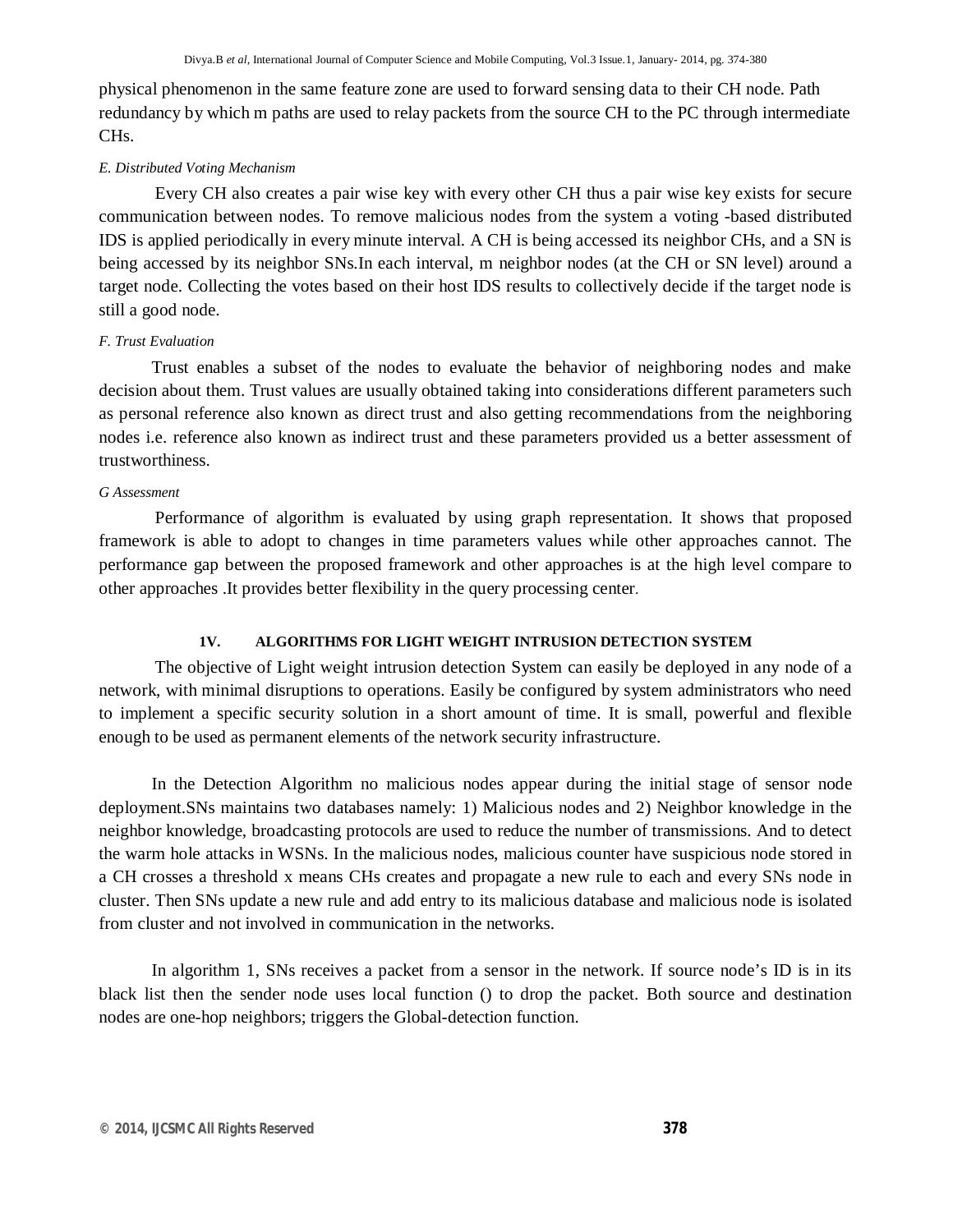Communication Node

- 1. Repeat <listen to the packet>
- 2. Check<packet header>
- 3. If{ID=destination node's ID}{
- 4. If Local-Detection (packet)
- 5. Then drop (packet)
- 6. Else receive (packet);
- 7. }
- 8. And If (source & destination's ID,1
- Hop neighbor)
- 9. Then Global detection (packet)
- 10. Else Drop (packet)
- 11. Until No transmission

# **Algorithm 1. Activating monitor nodes.**

 In algorithm 2, Global detection modules uses two – hop neighbor Knowledge and routing rules to detect anomalies within their transmission ranges.

Global-detection (packet)

- 1. {
- 2. If Looking (packet $_i$  id, buffer)
- 3. Then {
- 4. If Check (node's ID, 2 hop neighbor's
- 5. List)
- 6. Or Check (packeti, predefined-rules)
- 7. Then {
- 8. Create (alert);
- 9. Send (alert, cluster-head);
- 10 }
- 11. }

# **Algorithm 2. Global detection at monitor nodes.**

# **V. CONCLUSION AND FUTURE WORK**

 This paper describes to decrease energy loss and to increase QoS and high security by using pair wise key is used. lifetime of heterogeneous wireless sensor networks is also maximized while satisfying the reliability, timeliness and security requirements in the presence of unreliable wireless communication and malicious nodes .and Trust/reputation management system is also used to strengthen intrusion detection through "Weighted Voting" mechanisms and Finally Light Weight Intrusion Detection System algorithm is the efficient way to detect malicious nodes in networks. For Future Work, the more efficient